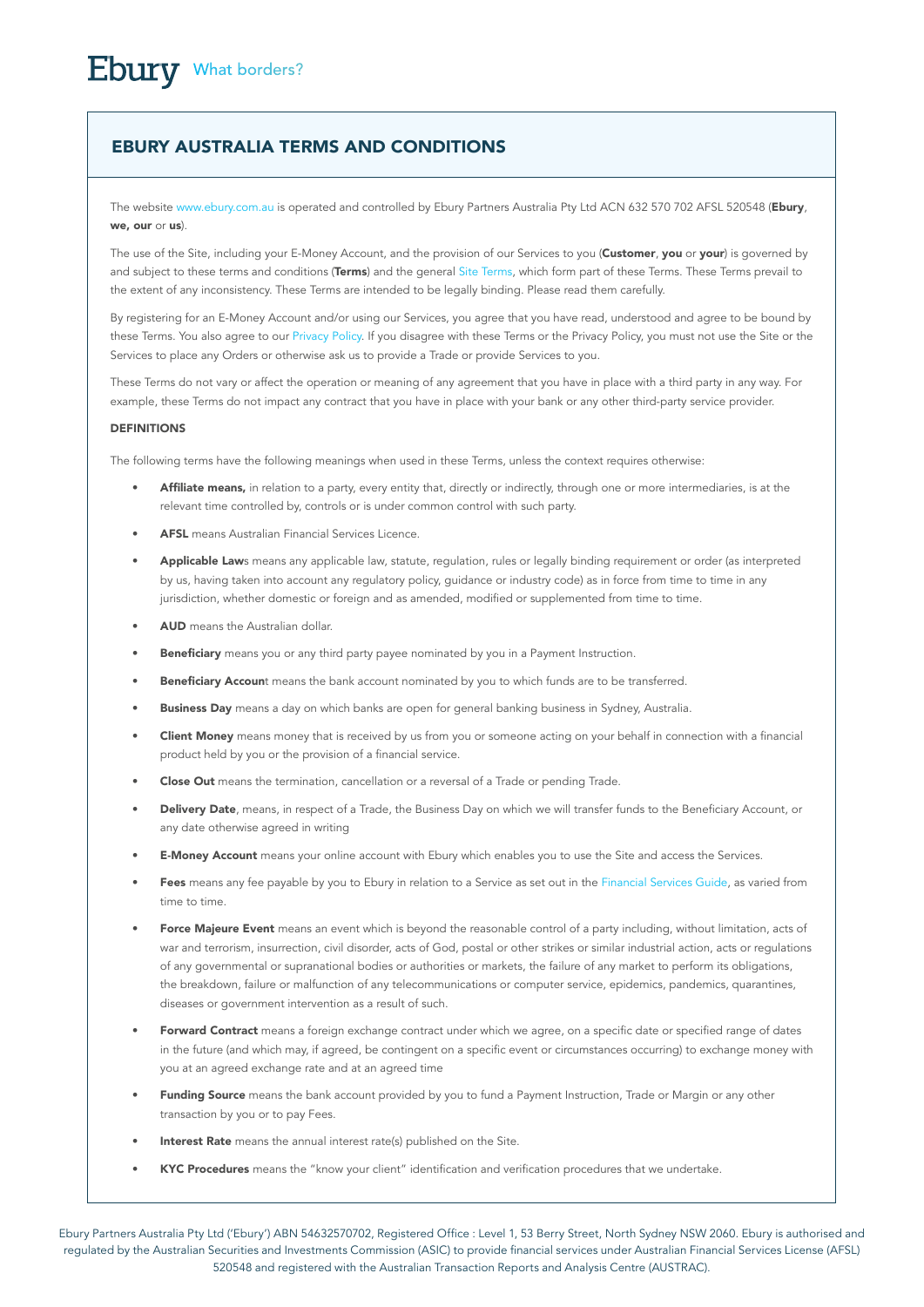- Limit Order means an Order to exchange money at a specified exchange rate and within a specified time period
- Loss means all taxes, duties, levies, fees (including without limitation fees, registration fees, legal fees, accountancy fees and/ or any other professional fees) charges, claims, proceedings, judgments, expenses, costs (including, without limitation, costs of investigation and expenses of litigation) fines, penalties, settlement payments, losses, damages and liabilities.
- Margin means such amount in any currency that we determine at any time and from time to time (in our sole discretion) that you are required to provide to us for the purposes of securing or otherwise collateralising your obligations and liabilities to us under this Agreement or otherwise.
- Margin Call means a request by us to you for Margin.
- Nominated Account means the Ebury bank account(s) which we notify to you from time to time.
- Online System means the electronic platform and interface (hosted by us) through which you can access most (but not all) of the Services.
- Order means a request by you for Ebury to enter a Trade or a transfer/payment.
- Payment means any payment by you to us under this Agreement (including, without limitation, any payment in relation to an Order, Trade or Margin Call).
- Payment Amount means the full amount which you are required to pay us to fulfil your Trade.
- Payment Instruction means an instruction by you to us to make a Transfer, make a Payment or pay Margin
- Payment Instruction Confirmation means the email we shall send to you for the purpose of confirming the Payment Amount and the Beneficiary Account.
- Privacy Policy means the Ebury privacy policy available on our website, as varied from time to time.
- Purchase Currency means the currency which you shall buy from us.
- Retail Client means a customer or a potential customer of Ebury who is not a Wholesale Client or a Sophisticated Investor.
- Sell Currency means the currency which you shall sell to us.
- Services means the services listed in clause 1 provided by us from time to time.
- Site means the website www.ebury.com.au.
- Site Terms means the Terms of use which govern the use of the Site, as published on the Site and varied from time to time.
- Sophisticated Investor means a person who would be a Wholesale Client only through the application of section 761GA of the Corporations Act 2001 (Cth). This requires the person to sign a special Sophisticated Investor letter.
- Spot Contract means a foreign exchange contract under which we agree to exchange money at an agreed exchange rate within two Business Days of the contract being entered into.
- Termination Date means the date on which the agreement that you have entered with us under these Terms is terminated.
- Trade means a Spot Contract, Forward Contract or any other transaction we enter into with you under or in connection to these Terms.
- **Transaction ID** means the unique transaction ID given by us to each Trade.
- Transaction Receipt means an email confirmation sent by us to you detailing the terms of a Trade.
- Transfer means a transfer of funds to a Beneficiary.
- Wholesale Client has the same meaning as in section 761G of the Corporations Act 2001 (Cth) but does not include a Sophisticated Investor.

#### OUR SERVICES

- 1. Ebury provides the Services which enable you to:
	- a. create an E-Money Account and load funds onto your E-Money Account;
	- b. make payments to third parties using funds loaded onto your E-Money Account; or
	- c. enter into Trades, including a Spot Contract, Forward Contract or any other transaction,
	- (Services).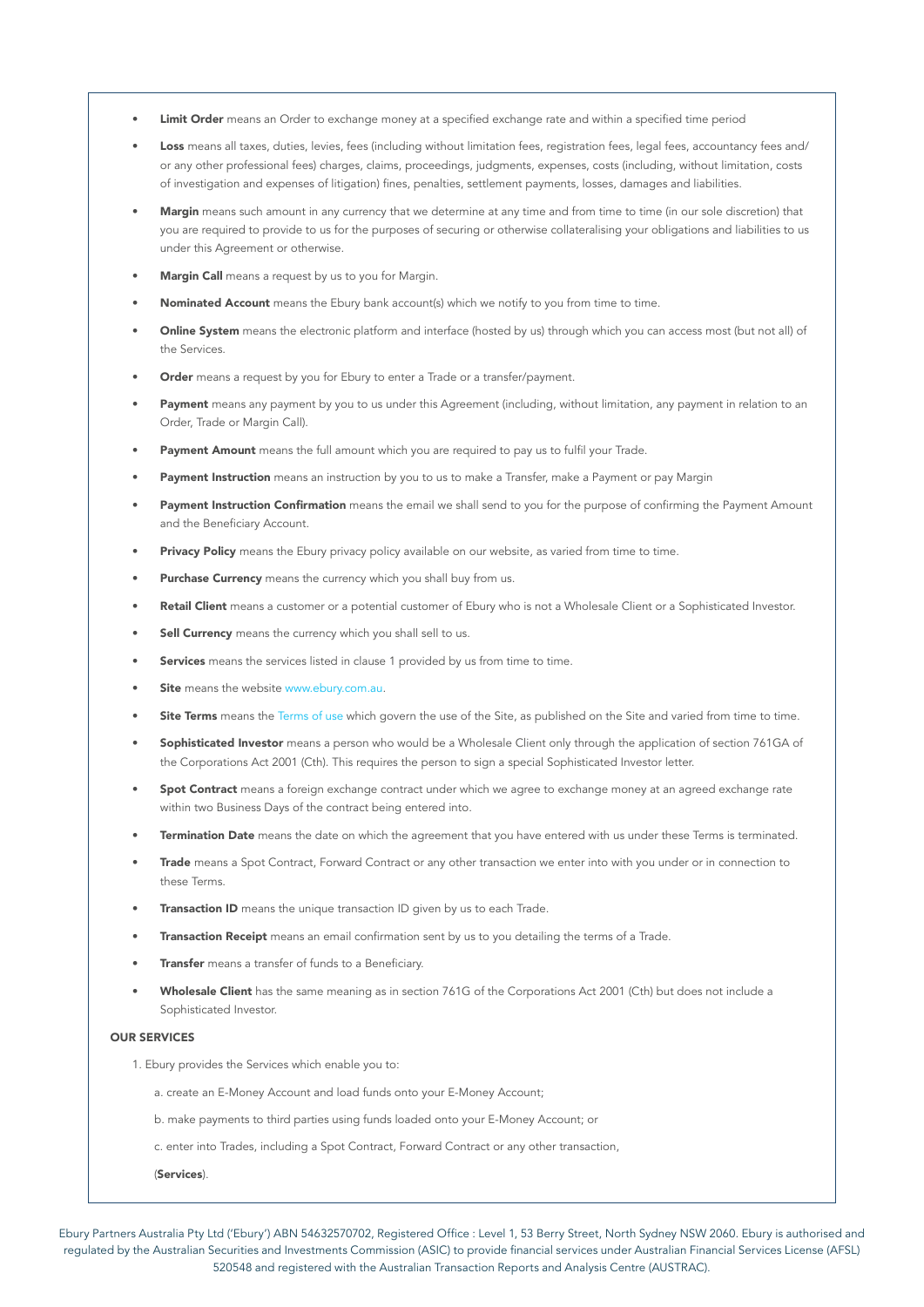2. The Site cannot be used for gambling, adult entertainment, pornography, drugs and drug paraphernalia, arms and ammunition, sexual encounter and related services provides by sexual encounter firms, unlicensed money transmission and financial service, escort services, government grants, home based charities, pay day loans, tobacco sales or any other product or any other purpose that may increase the risk of our Services or Site being used to launder money or finance terrorism.

### CUSTOMER ELIGIBILITY

3. To be eligible for an E-Money Account and to use Site, you must:

a .be at least 18 years old;

b. register for an E-Money Account in accordance with the instructions, including indicating your agreement to be bound by these Terms and the Privacy Policy;

c .not be in breach of any of these Terms;

d. not be a holder of an existing operational E-Money Account;

e. not be a holder of an E-Money Account that is blocked, suspended, or was previously cancelled by us;

f. not be a resident of any country to which we do not provide the Services; and

g. have full capacity to enter into, agree to and comply with these Terms.

4. Ebury reserves the right in its absolute discretion to refuse to issue an E-Money Account to a Customer and to refuse to provide Services to a Customer at any time, and retains the right to ask for further information or to impose further requirements that Ebury deems, in its sole discretion, to be reasonably necessary to protect Ebury's interests.

### YOUR E-MONEY ACCOUNT

5. To use one or more of the Services, you must register to create an E-Money Account. Your E-Money Account is an electronic money account and can be used to:

a .store funds in one or more currencies nominated by you;

b. make Transfers (alone or in combination with a Trade);

c. make Payments in connection with one or more obligations hereunder (including in respect of Trades); and

d. pay Margin.

6. You can register for an E-Money Account using our Online System by clicking "Open Account" and following the instructions and signing the online application form. You must not apply for more than one E-Money Account.

7. You will not be issued an E-Money Account or be able to access the Services until we have completed our KYC Procedures and you have provided all the information we request. You agree to comply with all requests and will provide Ebury with any information and other documents requested by us in accordance with the KYC Procedures so that we can verify your identity. You permit us to keep a record of such information and share it with third parties for the purpose of verifying your identity.

8. We will review your application to register for an E-Money Account as soon as possible after you have completed the application form. It remains in our sole discretion whether we issue an E-Money Account to you. We will notify you if your application is approved.

9. We will credit any funds received from you, or on behalf of you from third parties, to your E-Money Account.

10. You can check the balance held in your E-Money Account by logging into the Online System. Key information relating to payments made using the E-Money Account, including Fees and any other charges applied to your E-Money Account and transaction history, will be available by logging into the Online System.

11. You must inform us immediately in writing of any changes including but not limited to; incorporation details, beneficial ownership, address, delivery information, Client financial institution or designated account.

12. The E-Money Account represents software owned by Ebury, and you are provided with a limited non-exclusive license to use the software for the purposes of using the Site in accordance with these Terms.

13. You agree that we may place other limits on your E-Money Account, including placing limits on the amount of payments that you can instruct us to make.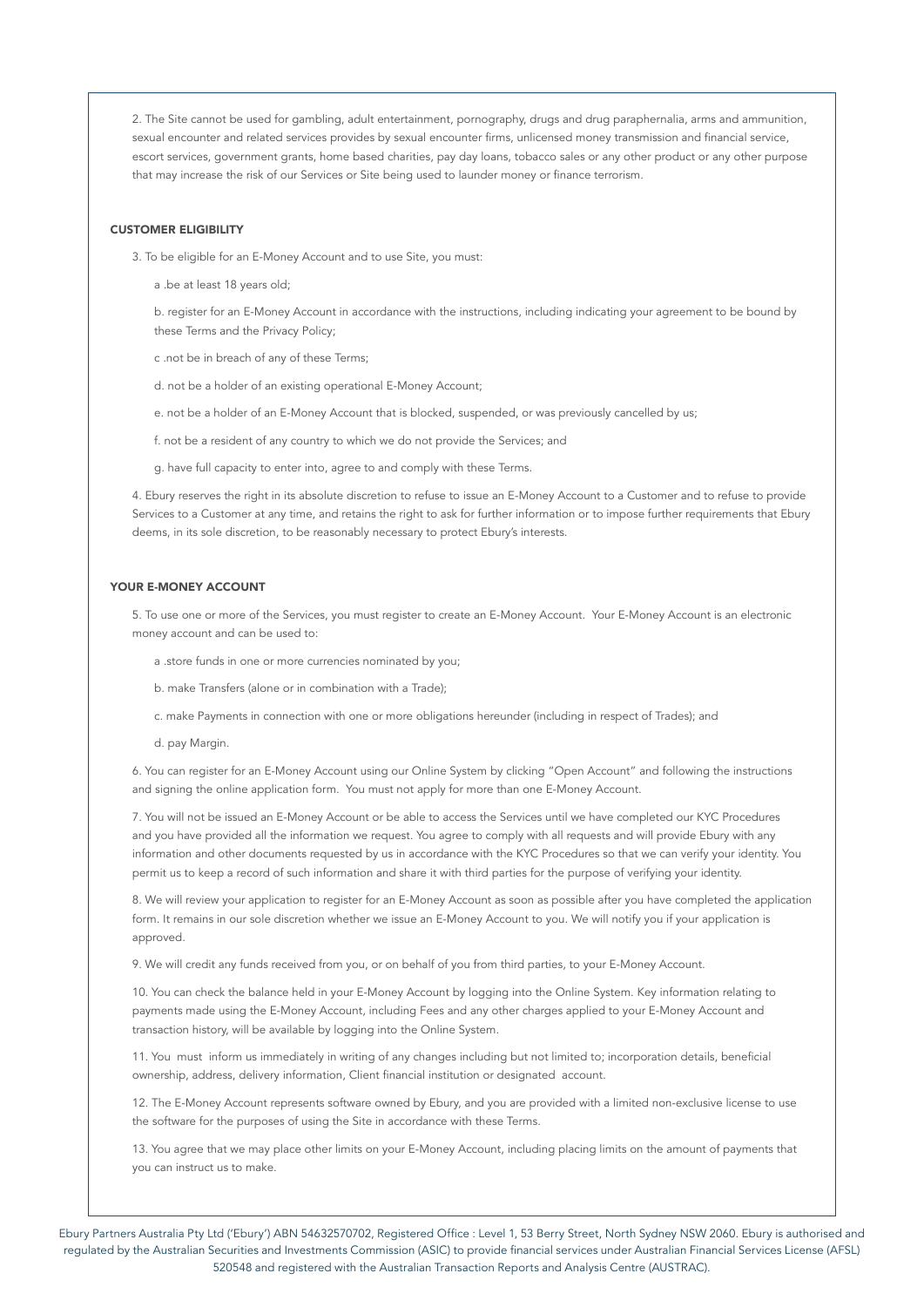### HOW TO USE THE YOUR E-MONEY ACCOUNT

14 .You can place a Payment Instruction and/or an Order from your E-Money Account:

a. online, by logging on to the Online System (using your password and log-in details) and following the instructions to submit your Payment Instruction and/or an Order;

b. via telephone, by calling us on the contact number provided on the Online System and specifying your Payment Instruction and/or an Order, together with such other information as we may reasonably request; or

c. via email, by emailing us and specifying your Payment Instruction and/or an Order.

15. When placing a Payment Instruction and/or an Order you will be required to provide us with the requisite details (including any unique identifier and other information which we may request). You are solely responsible for the provision and confirmation of correct payment details. We will not be liable for any payment made in accordance with details provided by you in an Order.

16. A Payment Instruction and/or an Order will be deemed to have been authorised by you if the relevant instruction has been given in accordance with these Terms.

17. We will not allow you to make any Transfer or Payment out of your E-Money Account where this would put your E-Money Account into a negative balance. You should therefore ensure that you have sufficient funds, including for the purposes of satisfying any Margin Call which may be made from time-to-time, in your E-Money Account before placing a Payment Instruction or Order.

18. Each transaction made using the E-Money Account will be given a unique Transaction ID which will be set out in the transaction history.

19.The Beneficiary's Account shall be credited by no later than the end of the Business Day following the Business Day on which the relevant Payment Instruction was received by us. If a Payment Instruction is received by us after 4 pm (AEST) on any Business Day, it shall be deemed to have been received by us on the next following Business Day.

20. Where you make a Payment using your E-Money Account, the amount of the payment will be deducted by us from your E-Money Account balance. You must ensure that you have sufficient funds in your E-Money Account to cover the amount of Payment Instruction or Order you want to make using your E-Money Account. If you do not have sufficient funds in your E-Money Account, we reserve the right to postpone the execution of such Payment Instruction or Order, and we may impose a charge to cover the costs of us doing so.

21. You acknowledge that any amount remitted by us in accordance with a Payment Instruction is done on your behalf. Once a Payment Instruction has been processed, you are responsible for recovering any amount that you wish to recover from a Beneficiary that has been remitted by us. Any Fees paid by you in relation to a recovered payment are not refundable under any circumstances.

22. We reserve the right to refuse or postpone any Payment Instruction or Order for any reason and at any stage of the transaction process, in our absolute discretion. If payment has been initiated from you or a third party before we refuse to complete the relevant instruction, we will refund the amount, less any applicable Fees. You agree that we will not be liable in respect of any refusal or postponement. If we refuse or postpone a Payment Instruction and/or Order, we will contact you to advise you of the refusal or postponement but are not required to provide you with any reason. We are not liable to you for any such refusal.

# PLACING A TRADE

23.Once we have received your Order using one of the methods set out above in clause 14, we will confirm (as relevant):

a.the purpose for the transaction;

b.the amount of money you wish to exchange;

c.the two currencies involved;

d.which currency you would like to buy or sell;

e.the Value Date you would like the payment made; and

f.any other information that we require as notified to you.

24.Upon receipt of an Order, we will provide you with a Transaction Receipt and a Payment Instruction Confirmation, which we may provide in a single communication.

25.You must carefully review the Transaction Receipt and the Payment Instruction Confirmation and tell us before making a Payment if you think any of the details are incorrect. If you are placing an order by telephone or by email, you must tell us within one hour of receipt of your Transaction Receipt and Payment Instruction Confirmation. We'll provide you with a revised Transaction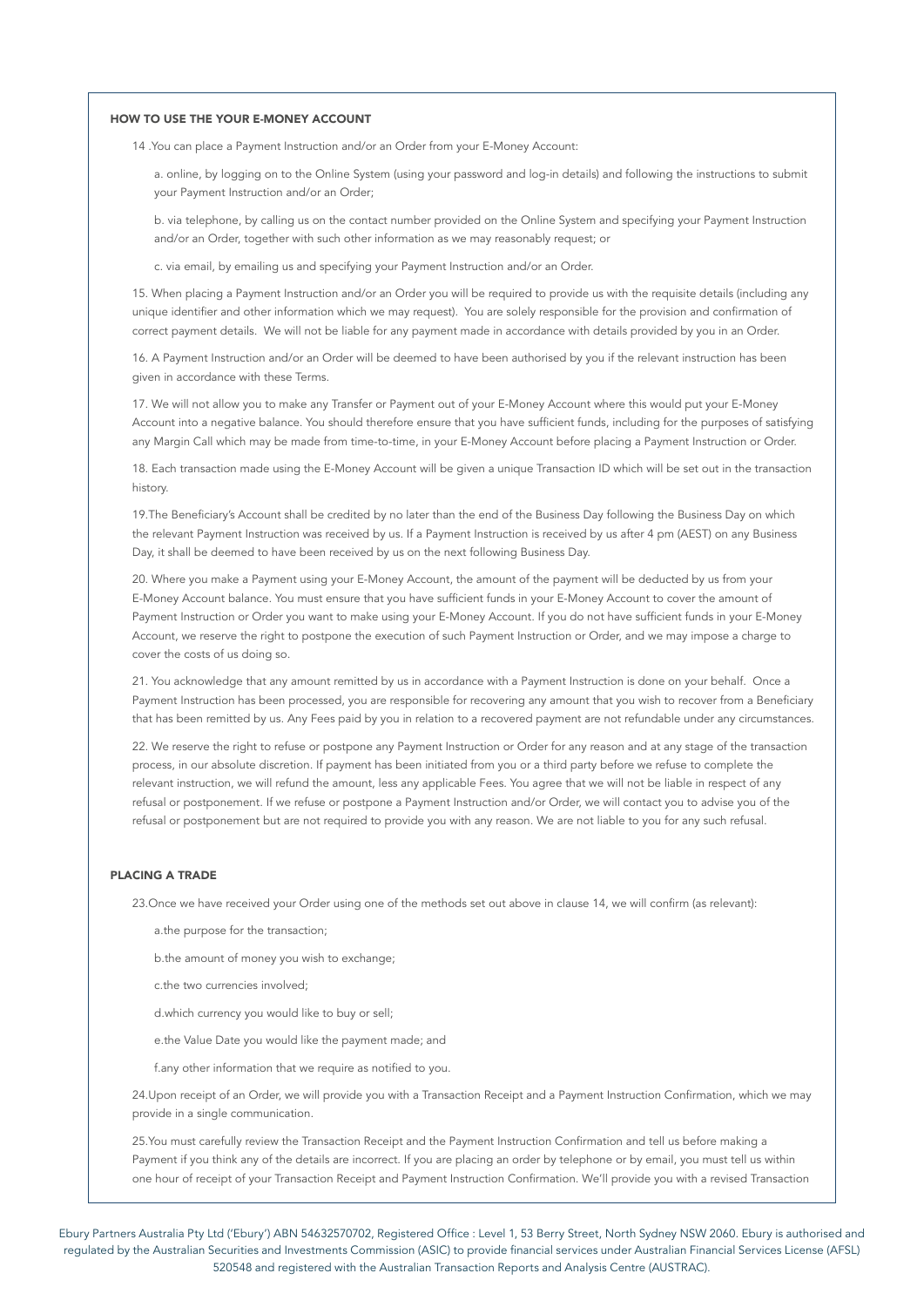Receipt and/or Payment Instruction Confirmation as soon as possible.

26.Except in the case of Limit Orders, we will execute the Trade upon receipt of Payment.

27.To the extent permitted by the law, you may not cancel a Trade which you have placed with us. However, if we haven't yet processed the Trade:

a.you can correct any incorrect Beneficiary Account details (though we may charge a Fee for this); and

b.we may at our discretion permit you to cancel the Trade.

28.If we permit you to cancel an Order:

a.if we've already received the Payment Amount, we'll return it to the account from where it came. However, if the Sale and Purchase Currencies are different, we'll convert the Purchase Currency back to the Sale Currency using an agreed exchange rate at the time of cancellation, which means the amount we return to you may be more or less than the original Payment Amount;

b.we won't refund any Fees you've paid us; and

c.we may require you to pay an additional fee that we agree with you at the time of permitting cancellation.

# SUSPENSION OR CANCELLATION OF A TRADE

29.We may reject, suspend, disregard or cancel a Trade, or refuse to issue a Transaction Receipt in our sole discretion for any of the following reasons:

a.if, in our sole discretion, the Order is unclear;

b.if, in our sole discretion, we suspect that the Order was not authorised by you;

c.an Insolvency Event arises;

d.you breach any material representation or warranty or are otherwise in breach of these Terms;

e.we may otherwise breach Applicable Law or face action from a regulator or other authority;

f.the Trade may be linked to activity that breaches Applicable Law;

g.you have failed to make Payment when due or are otherwise in breach of these Terms;

h.you fail to provide us with sufficient information to allow us to fulfil the Trade; or

i.the Trade is outside our compliance risk appetite.

30.If we cancel a Trade after receiving the Payment, we'll return the relevant amount and any related Fees we've received (less our reasonable costs) to the account from which it was sent.

### PAYMENT FOR TRADES AND CONSEQUENCE OF NON-PAYMENT

31.You must pay the full Payment Amount to us from your E-Money Account on or before the Delivery Date. If we have not received the Payment Amount by the Delivery Date, we may:

a.refuse to fulfil the Trade; or

b.Close Out the Trade in accordance with these Terms. Failure to make Payment in accordance with this clause 31 will be a material breach of these Terms.

32.Without prejudice to any other rights and remedies available to us under Applicable Laws, we may charge interest on any sum due to us under these Terms after they become due and payable at the Interest Rate. This interest will accrue and will be calculated daily and be compounded monthly from the due date until we receive payment of the overdue amount in full. The annual interest rate(s) are published on the Ebury Site.

### FORWARD CONTRACTS

33. If you enter into a Forward Contract, we may require you to make an initial Margin payment within twenty-four (24) hours of you receiving the Transaction Receipt.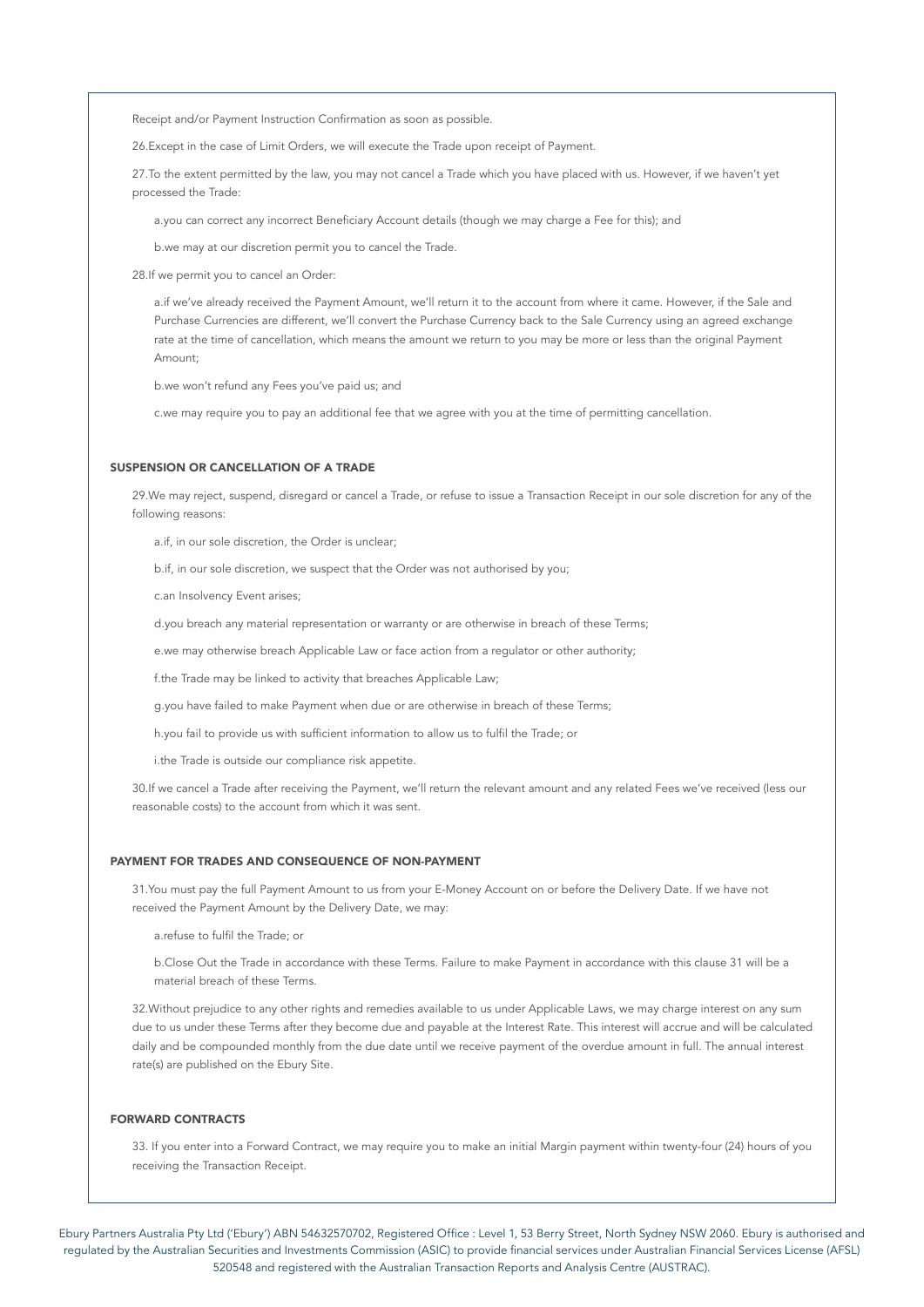34. From time to time during the term of the Forward Contract, we may require you to pay to us additional Margin to maintain the relative value of the Purchase Currency. We will make a Margin Call if we require you to pay an additional Margin.

35. If you are a Wholesale client you agree that we can deal with money paid by you as Margin in accordance with clauses 36 to 39 instead of in accordance with the Client Money Rules and that the provisions in clauses 52 to 56 do not apply.

36.If we make a Margin Call, you must pay the required additional Margin to our Nominated Account within twenty-four (24) hours of our demand from your E-Money Account and/or by some other means. Margin call amounts will vary depending on, but not limited to, notional value, currency pair and market volatility.

37.If you do not satisfy the Margin Call, we may cancel the Forward Contract with immediate effect or Close Out.

38.Any Margin paid by you or on your behalf will be paid to us for the purpose of securing or covering all your present or future, actual or contingent, or prospective, obligations to us under these Terms or otherwise. Any Margin paid by you in respect of a Forward Contract is our property. We do not hold such Margin on your behalf, whether on trust or otherwise, and we can deal with it as our own.

39.We will owe you a debt equal to the amount of Margin received by us, subject to any set-off rights under, or other terms of, these Terms, or under general law. We shall pay to you all or part of any amount of Margin owed to us by you under this clause to the extent that we consider, in our discretion, that the amount of Margin you have transferred to us exceeds the amount required by us to secure or cover all your present or future, actual or contingent, or prospective obligations to us under these Terms or otherwise.

40.You may ask us to bring forward or to extend the Delivery Date in relation to the whole or only part of your Forward Contract. We may agree to such a request at our sole discretion. If we agree, you acknowledge that we may adjust the Payment Amount to reflect new Delivery Date

#### LIMIT ORDERS

41.We will execute a Limit Order when we achieve the rate nominated by you within the agreed time period.

42.If the last day of the agreed time period falls on a non-Business Day, your Limit Order will expire on the following Business Day.

43.You may cancel a Limit Order at any time (by telephone or by email), up until the agreed exchange rate is achieved by us.

44.Upon successful execution of a Limit Order, we will provide you with a Transaction Receipt setting out the details of the Trade.

45.You acknowledge that although we will try to achieve the agreed exchange rate within the agreed period, we cannot guarantee that the agreed exchange rate will be met

### CLOSE OUT

46.We may Close Out a particular Trade or all current Trades that you have with us, without notice to you, for any event set out above at clause 29 or if you terminate your relationship with us or cancel your E-Money Account in accordance with these Terms.

47.You may ask us to Close Out a particular Trade or all current Trades by giving us notice in writing. If we permit you to Close Out:

a.we will buy back the currency that we have bought for you when you entered into the Trades at prevailing market rates. If the value of the Purchase Currency has strengthened, this means that a Loss will be incurred on the Trade and you will be liable to us for the amount of that Loss (as well as any costs incurred by us);

b.we will not pay you any profit arising from the Close Out;

c.you acknowledge that the amount of any Loss realised on the Closing Out of a Trade is a debt payable by you and agree that we may immediately deduct the total amount of any Loss (together with any costs) from your E-Money Account;

d.if the amount we are seeking to recover exceeds the amount of any Margin or funds available in your E-Money Account, you must pay the balance upon being notified by us of the total amount due;

e.we may charge you interest on any sum that remains payable to us after we Close Out at the Interest Rate. Interest will accrue and will be calculated daily and be compounded monthly from the date payment was due until the date full payment is made by you; and

f.we will send you a written statement explaining the amount of any sums that may be payable to us and the amount of any sums being withheld by us.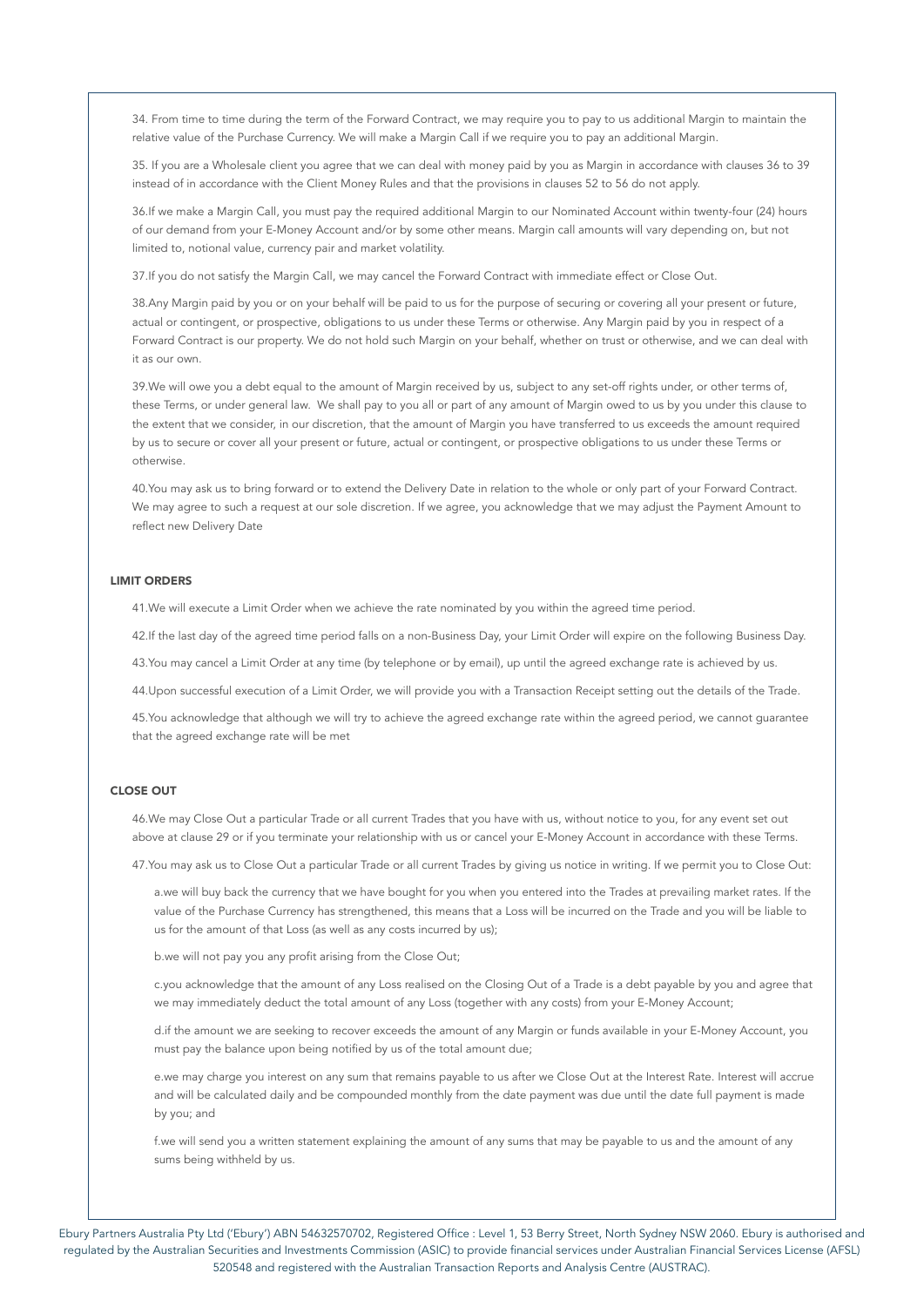#### FEES AND FOREIGN EXCHANGE RATE

48.You agree that you will pay any applicable Fees and charges in connection with our Services, which may include a Fee for the use of an E-Money Account and/or on a per Trade, Order or Payment Instruction basis, as set out in the Financial Services Guide.

49.We will let you know the amount of any fees we charge when you place or we process a Trade, an Order or a Payment Instruction (as applicable).

50.Without prejudice to any other rights and remedies available to us under Applicable Laws, we may charge interest on any overdue sum owed to us under these Terms for the period from (and including) the original due date to (but excluding) the actual date of payment, at the Interest Rate.

51.There may be other costs, taxes, fees or charges that apply in relation to the use of your E-Money Account, a Payment Instruction, Order and/or Trade which are not charged by us. We are not responsible for any fees or charges imposed by a third party in connection with your use of the Services. You are responsible for paying such costs, taxes, fees or charges where these apply.

#### HOW WE HANDLE YOUR MONEY

52.The funds in your E-Money Account will be held in a trust account until you enter into a Trade or withdraw your funds. We segregate Client Money from Ebury's money and hold Client Money in a pooled trust account in accordance with Australian law.

53.By the Services, you relinquish the right to any interest on funds deposited in your E-Money Account. The money allocated to your E-Money Account is not held separately to other Customers' money but is pooled together. Client Money allocated to your E-Money Account is held on trust for you until it is withdrawn or you otherwise provide us with a legal right to that Client Money in accordance with these Terms.

54.If you are a Retail Client or a Sophisticated Investor, we cannot use your Client Money for our own capital purposes, or to hedge with our liquidity providers. We use our own funds. We may use Wholesale Client funds for these purposes. We typically hold the equity balance displayed in your E-Money Account in our client money account.

55.You can ask us for records about money we have received from you, on your behalf, or for your benefit, if that money is Client Money. We will provide you with the records within 5 Business Days or such longer period as we may agree to in writing with you.

56.There is a counterparty risk that you may lose some or all of your Client Money if there is a deficiency in the designated segregated account.

### SECURITY, UNAUTHORISED AND INCORRECTLY EXECUTED TRANSACTIONS

57.You are responsible for protecting and maintaining the security of your E-Money Account, including your E-Money Account login and password and your data against any theft, fraud or illegal activity. If another person gains access to your E-Money Account by passing all identification and security validation and verification checks, we may be entitled to treat any transaction conducted by that person as valid and authorised by you and may not be responsible for any loss or damage you may incur as a result.

58.If you have any indication or suspicion that your E-Money Account, password, or other security details are lost, stolen, misappropriated, used without authorisation or otherwise compromised, you must change your password and contact us immediately. Any delay in notifying us may result in you being liable for any Loss.

59.In the case of a Payment Instruction that has been agreed to be improperly executed due to our mistake, we shall at your request refund the amount to your E-Money Account. In the event that you identify an error in a Payment Instruction, you have up to 5 Business Days from the date you become aware of the error to notify us of it, after which time we will have no obligation to investigate or act upon your notification or provide a refund.

60.In the case of an unauthorised payment from your E-Money Account, at your written request we shall refund the unauthorised payment amount to your E-Money Account. We will not however be required to refund such a payment if you directly or indirectly contributed to the unauthorised payment being made from your E-Money Account, including due to your failure to keep your E-Money Account log-in, password or other security details safe. We will not refund any unauthorised payment that we have not been notified within the timeframes dictated by these Terms.

61.If our investigations show that a transaction reported by you as unauthorised or incorrectly executed was in fact authorised by you, or you have acted fraudulently or with negligence, for example by failing to keep your security information secure, we may reverse any refund made and you may be liable for any and all loss we suffer from your use of the E-Money Account.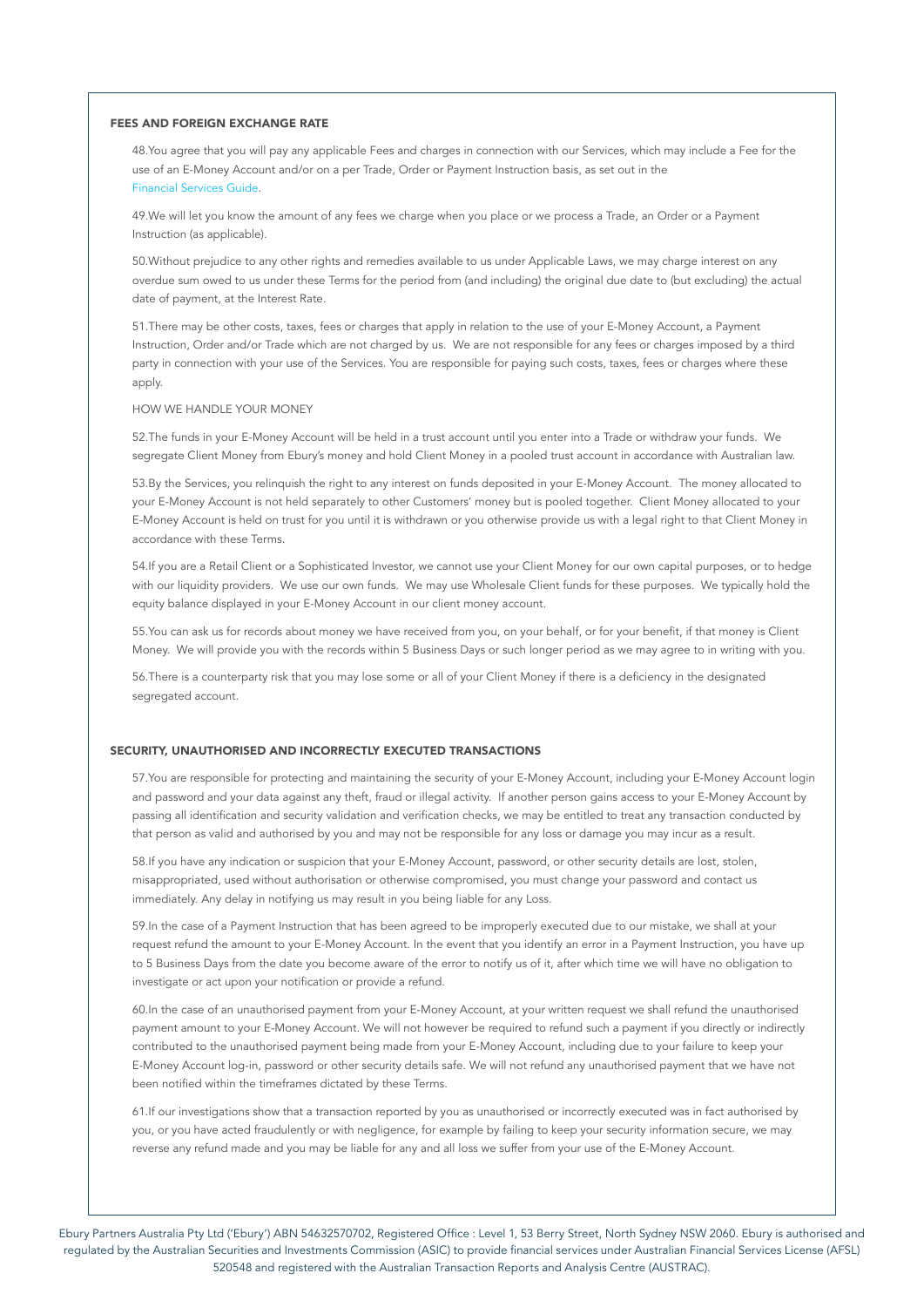#### SERVICE RESTRICTIONS

62.We may impose limits on the Payment Instructions and/or Orders that you can place, and the use of your E-Money Account.

63.We may refuse to process a Payment Instruction and/or Order, or any other transaction, in our sole discretion, including but not limited to if:

a.there are insufficient funds in your E-Money Account to effect a Payment Instruction and/or Order;

b.we have reasonable grounds to believe that you are acting in breach of these Terms;

c.we believe that your Payment Instruction and/or Order, or a Beneficiary, is suspicious or potentially illegal (for example, if we believe that your transaction is being made fraudulently); or

d.because of errors, failures (whether mechanical, internet-related or otherwise) or refusals by a Beneficiary.

### SUSPENSION AND TERMINATION OF YOUR E-MONEY ACCOUNT

64.Your E-Money Account will remain valid until cancelled by either you or us.

65.We may cancel your E-Money Account and terminate these Terms upon notice to you given via email or over the phone:

a.immediately if you breach an important part of these Terms, or repeatedly breach these Terms and fail to resolve the matter in a timely manner;

b.that you are using our Services fraudulently, inappropriately or for illegal purposes;

c.immediately if you act in a manner that is threatening or abusive to our staff, or any of our representatives;

d.by giving 5 days' notice by email or post for any reason;

e.if you fail to make a Payment when due;

f.we have any material concern over the adequacy of the information you have provided to us;

g.in our view (acting reasonably), we must do so to fulfil our legal or regulatory obligations;

h.if we must do so to fulfil our obligations pursuant to any Applicable Law;

i.that our relationship with you presents a business risk to us or any of our Affiliates; or

j.without notice if your E-Money Account stays inactive for 12 consecutive months.

66.You may cancel your E-Money Account at any time by giving us a 5 days' notice in writing via email or post. If you cancel your E-Money Account you will no longer be able to use any of the functionality of the E-Money Account.

67.We may suspend or otherwise restrict the functionality of your E-Money Account on any reasonable grounds relating to the security of the E-Money Account or any of its security features or if we reasonably suspect that an unauthorised or fraudulent use of your E-Money Account has occurred or that any of its security features have been compromised or where a Force Majeure Event occurs and is continuing. We may increase or otherwise enhance our security checks in relation to your E-Money Account and/or any Order made by you at any time and in our sole discretion. We may also suspend your E-Money Account, restrict its functionality and/or reduce your trading limit to nil if any Payments are outstanding.

68.When your E-Money Account is suspended or cancelled, we will immediately block your E-Money Account so it cannot be used. You will remain liable for all obligations relating to your E-Money Account even after your E-Money Account has been cancelled. We may reactivate your E-Money Account or replace it with a new one without undue delay after the reasons we suspended, restricted or cancelled its use cease to exist.

69.Closing your E-Money Account does not mean that we delete the personal information that we hold about you and we will continue to store such data, including the history of your transactions for a minimum period of 7 years as required by law.

### SET OFF RIGHTS

70.You acknowledge and agree that, subject to any Applicable Law, we have the right in our sole discretion at any time and without notice to you to set-off any sum standing to the credit of any E-Money Account against any Payments, claims, costs, charges, penalties, expenses or other liabilities which you owe to us, save where it has been agreed between us that your E-Money Account will not be subject to the provisions of this clause 69.

71.At any time and from time to time, we may, without prior notice, set off any amount owing by you to us (or to any of our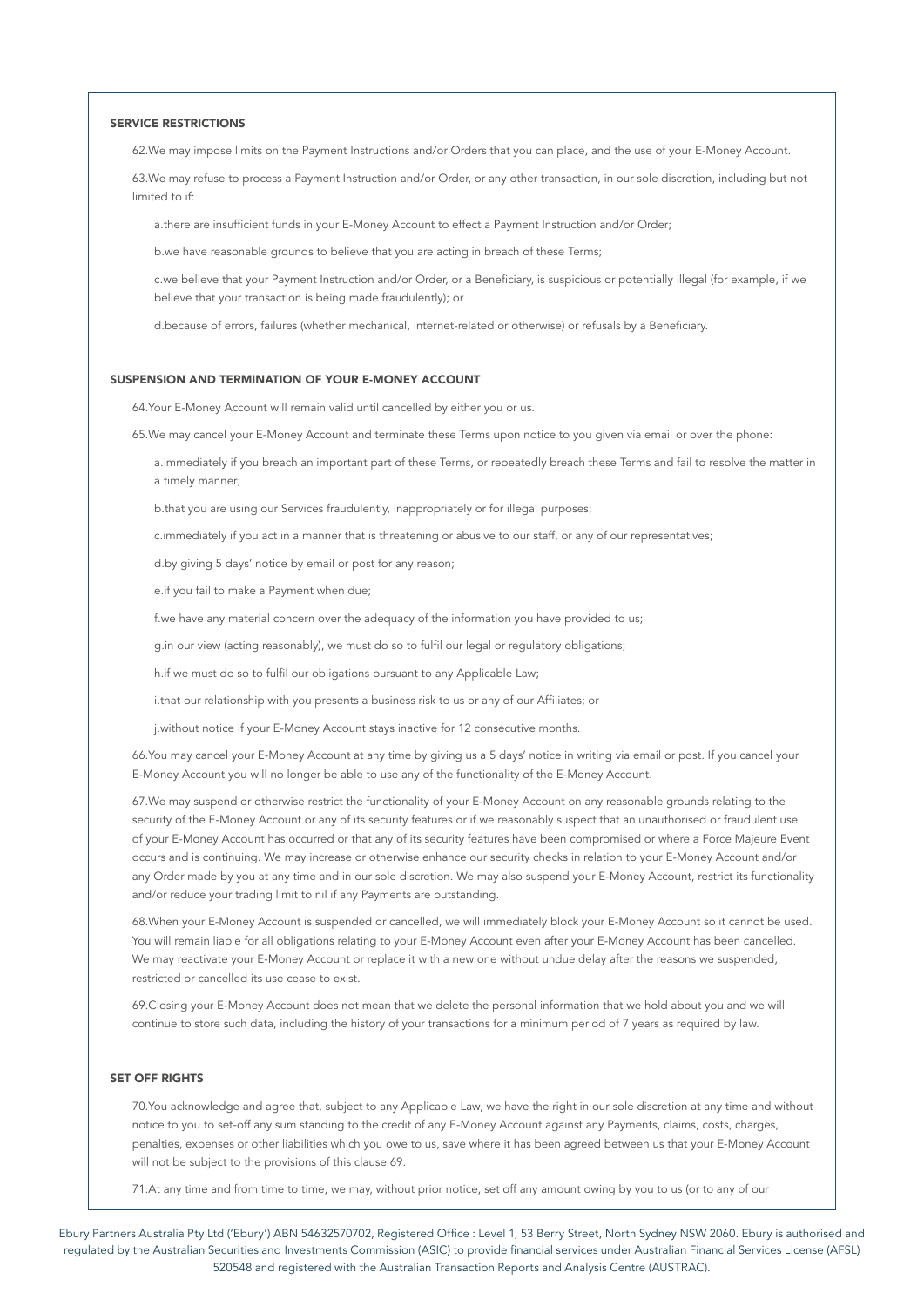Affiliates) against any other amount owing by us to you, including amounts transferred to us as Margin. If any Margin is used to setoff any amounts owed by you, you must immediately restore the Margin upon request.

72.Close Out any Trade or pending Trade, and you shall be responsible for any Losses suffered by us as a result of such termination. You acknowledge and consent to us netting Orders for the purpose of satisfying any Margin Call and/or satisfying any shortfall incurred by us on the:

a.liquidation, termination or cancellation of any or all Orders

b.Close Out of any Trades or pending Trades.

73.All amounts due to us by you under these Terms shall be paid by you to us in full without any set-off, counterclaim, deduction or withholding.

#### CONSEQUENCES OF TERMINATION

74.On or as soon as reasonably possible following a Termination Date all Trades will be Closed Out, pending Orders will be cancelled and we will determine, in our sole discretion:

a.the amount recorded as being held in your E-Money Accounts on the Termination Date;

b.the total Losses incurred by us in respect of and following a Close Out including, for the avoidance of doubt, the Close Out of any Trade that is subject to the agreement between you and Ebury;

c.the market value of all Margin being held by us as at the Termination Date; and

d.the total balance of any amounts, other Losses, Payments, fees and/or commissions payable by you as a result of the provision of Services by us pursuant to these Terms which remain unpaid.

75.Based on the amounts calculated in accordance with clause 73, we will determine the balance due from each party to the other (Due Balance). Following such determination, Ebury's Due Balance will be set-off against your Due Balance, and the net balance of such set-off will be calculated, with the resulting balance being the Termination Amount. If the Due Balance due to us by you is greater than the Due Balance due to you, the Termination Amount will be payable by you to us. If the Due Balance due to you by us is greater than the Due Balance due to us, the Termination Amount is payable by us to you.

76.You agree and acknowledge that following a Termination Date:

a.we will not be required to accept any further instructions or Orders from you;

b.we will not be required to take any profit made by us in respect of and following a Close Out into account for the purpose of calculating the Termination Amount, or pay or otherwise account to you for such profit; and

c.if all or any part of the Termination Amount owed by you to us is not paid when due, such unpaid amount will accrue interest for the period from and including the original due date to (but excluding) the actual date of payment, at the Interest Rate.

77.If the Termination Amount is payable by:

a.you to us, such amount shall be immediately due and payable to our Nominated Account; or

b.us to you, such amount shall be immediately due and payable to your nominated bank account (but in all cases, subject to our rights to set-off such Termination Amount in accordance with the terms of these Terms).

78.Upon or following the occurrence of a Termination Date and subject to Applicable Law, we will have the right without prior notice to you or any other person to set-off any Termination Amount owed by you to us against any obligation owed by us (or any of our Affiliates) to you (or any of your Affiliates), whether or not arising under these Terms, matured or contingent and irrespective of the currency, place of payment or booking office of the obligation.

79.To the extent that an amount is set-off, such amount will be discharged promptly and in all respects. For the purpose of crosscurrency set-off, we may convert either obligation at the applicable market exchange rate selected by us in our sole discretion on the relevant date. If an amount of an obligation is unascertained, we may estimate that amount and set off in respect of the estimate, subject to the relevant party accounting to the other when the amount of the obligation is ascertained. This clause 79 is without prejudice and in addition to any right of set-off, offset, combination of accounts, lien, right of retention or withholding or similar right or requirements to which a party is at any time otherwise entitled or subject.

80.Following the payment of the Termination Amount in full and any applicable set-off in accordance with these Terms, we may cancel your E-Money Account.

81. The termination of these Terms shall not affect any provisions of these Terms that are expressly or by necessary implication intended to survive such termination.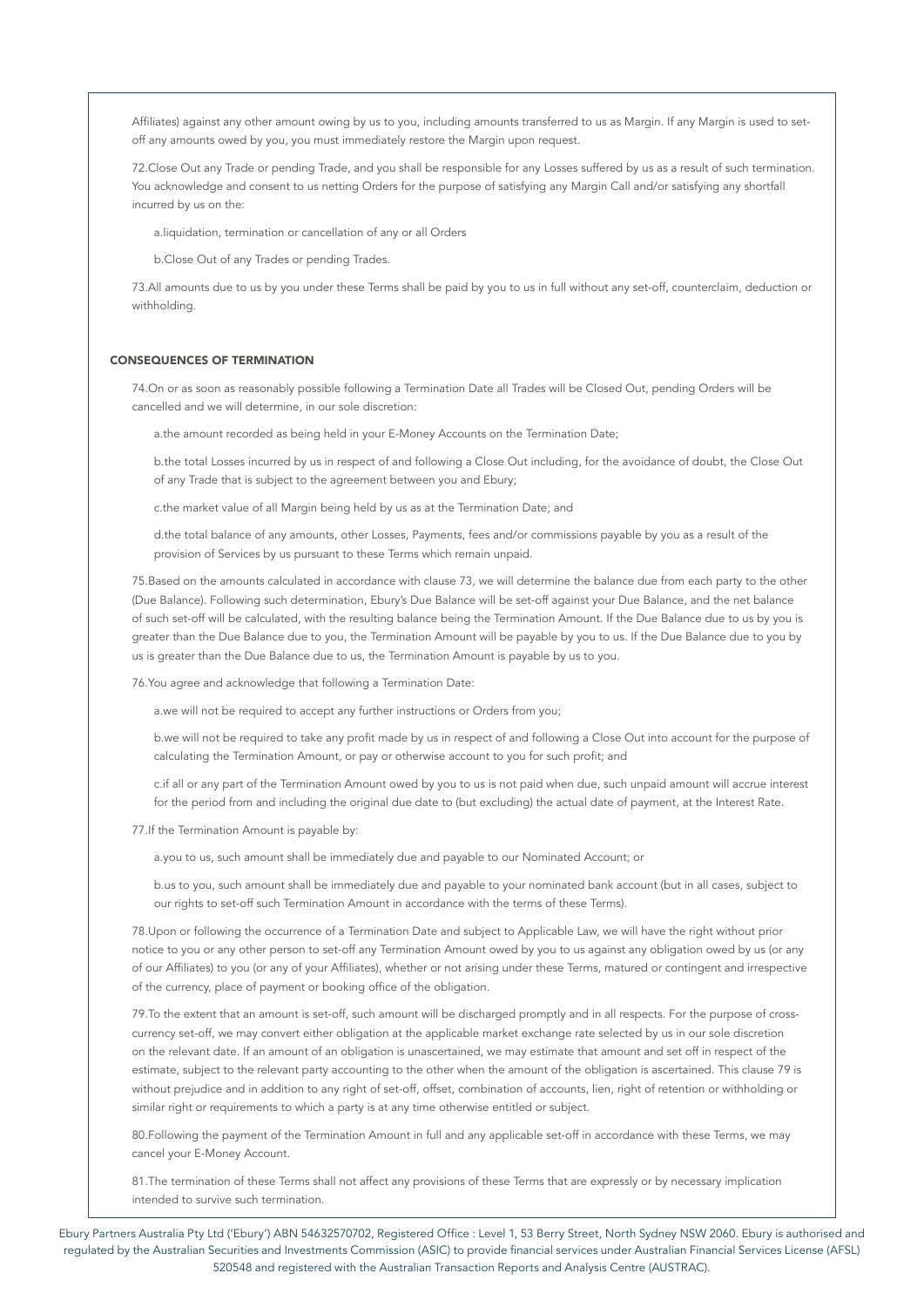# YOUR FUNDING SOURCE

82.We do not have access to your Funding Source and do not provide any services related to establishment, maintenance, and/or support of your Funding Source, including those related to your transaction(s).

83.You are responsible for ensuring that the entity issuing your Funding Source will fulfil payments required to complete any Transfer or Trade authorised by you.

84.We are not liable for any failure by any entity issuing your Funding Source. You acknowledge that the entity issuing the Funding Source may not permit the use of the Site to process payments.

# THIRD PARTIES

85.We are not liable for any third-party service provider, including but not limited to the issuer of your Funding Source, and do not warrant their performance.

86.We are not responsible for fees or any other charges applied by any third party arising from your use of the Site, E-Money Account or Services, regardless of why the fee was applied.

87.We may use third-party merchant facilities to process transactions. We have no control over third-party providers we engage and are not responsible for any delay in processing a Payment Instruction or Order that is caused by a third-party provider, including but not limited to our merchant facility or the issuer of your Funding Source.

### NO ADVICE

88.Whilst we may provide you with information about foreign exchange markets and related matters, we do not provide advice. Any decision you make to enter into a Trade or request a Transfer is made on your own judgment. It is your responsibility to familiarize yourself with foreign exchange products and services.

### CUSTOMER REPRESENTATIONS

89.You represent and warrant that:

a.you will use the Site in accordance with these Terms;

b.you are capable of entering into a legally binding agreement;

c.you are liable as a principal in respect of your obligations under these Terms, including but not limited to your obligations in respect of any Trades entered into with us;

d.you understand that our principal role in relation to the Services is to process Payment Instructions and/or Orders and that Ebury is not a bank and is not acting as trustee on your behalf in relation to the E-Money Account;

e.if you are a partnership, each partner shall be jointly and severally liable under these Terms;

f.you are not using an anonymous network to access the Site;

g.you have the necessary experience and knowledge to understand the risks involved in relation to any Trade entered into under or in connection with these Terms and in relation to foreign exchange;

h.any Forward Contract entered into by you is only for non-speculative reasons;

i.you will disclose any matters to us that may affect the operation of these Terms, or your ability to comply with them;

j.all information you have provided to us is correct, current and complete at the date provided, and you will promptly notify us of any changes to such information;

k.you have complied and will continue to comply with all applicable laws, statutes, ordinances, and regulations (including without limitation anti-money laundering and counter-terrorism financing laws and any relevant data protection or privacy laws);

l.your use of the Site, your E-Money Account and/or submission of Payment Instruction and/or Order does not infringe the rights of any third party or breach any applicable law;

m.you will not use the Site or your E-Money Account for any illegal or improper purpose, including (but not limited to) money laundering, tax evasion or the financing of terrorist activities;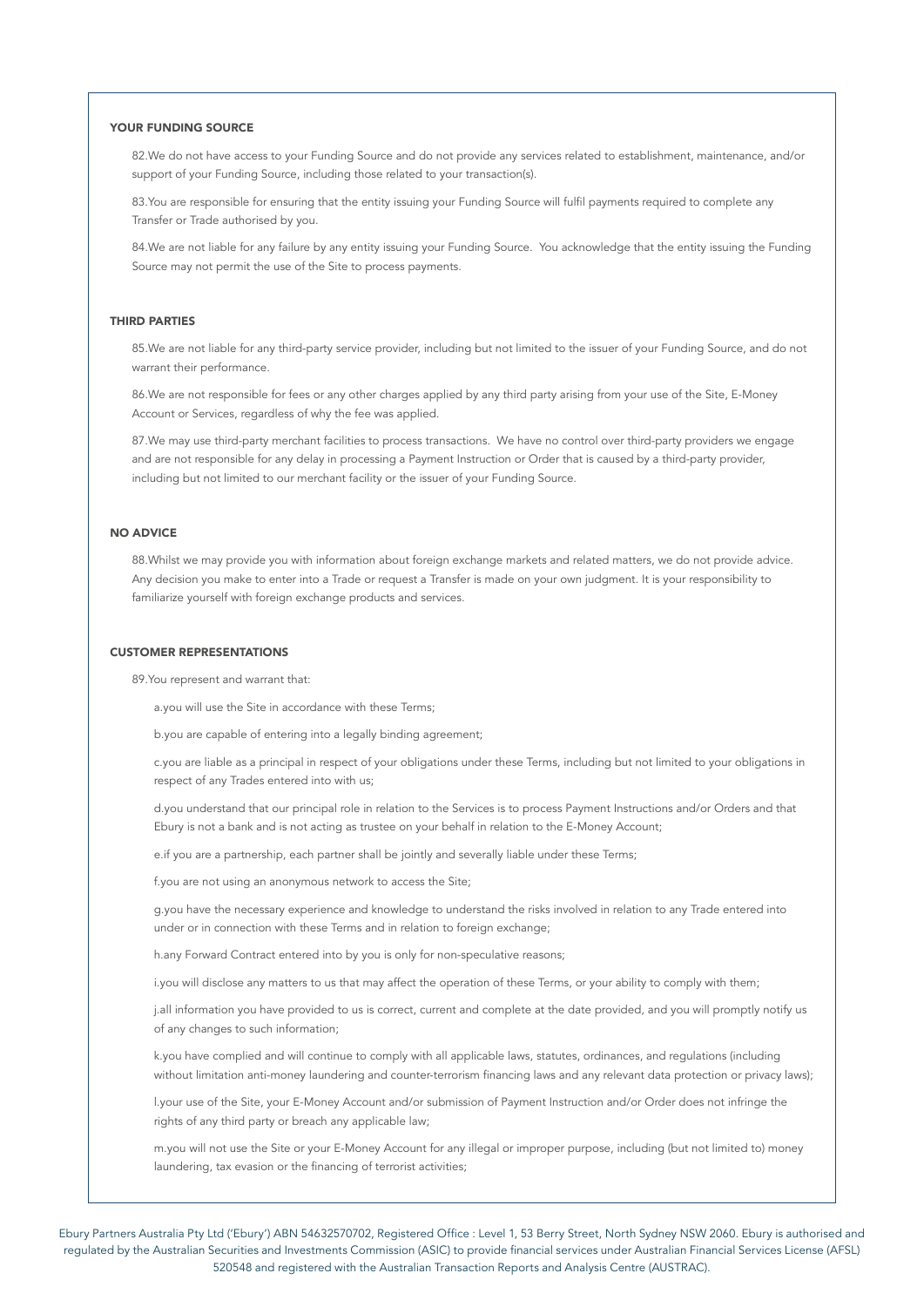n.you will use all reasonable efforts to prevent your E-Money Account being used for illegal trade, illegal financial transactions, or legalisation of illegal proceeds; and

o.you have regular access to the internet and consent to us providing you any information, including notice, via the Site. We may also contact you at the email address that you provide to us. It is your responsibility to ensure your contact details are current at all times, and to check for communications and information from us.

# NO GUARANTEE

90.We take reasonable steps to ensure we can deliver the Site, Online System, Services and your E-Money Account effectively, reliably and securely. However, we do not warrant, guarantee or represent that:

a.your E-Money Account, the Site, the Online System or the Services, or any information or other material accessible through our Site, will be uninterrupted, timely, reliable, secure, error-free or is free of any virus, worm, trojan horse or other harmful component;

b.any Payment Instruction or Order will be executed, accepted or recorded;

c.there will be operational stability, availability or continuation of your E-Money Account, the Site, Online System or the Services;

d.your E-Money Account, the Site, the Online System or our computer systems are safe from hacking; or

e.your use of your E-Money Account, the Site, the Online System and the provision of the Services will not infringe the rights of any third party.

91.In addition, your E-Money Account, the Site, the Online System and/or the Services may be suspended or discontinued in our sole discretion, or may be inaccessible at times, due to:

a.down-time and/or maintenance of the Site and its functions;

b.outages to the internet, networks or servers;

c.equipment failure, including the failure of third-party systems; or

d.a Force Majeure Event.

92.You acknowledge that we have not made any warranty that your E-Money Account, the Site, the Online System and/or the Services will be error free. We are not required to notify you of any malfunction, or if a Service is limited, restricted or ceases.

# LIMITATION OF LIABILITY

93.Any liability on our part in connection with these Terms is subject to the exclusions and limitations set out in these Terms.

94.You agree that we will only be liable to you for Loss or damage that is reasonably foreseeable and caused directly by our breach of these Terms, and that any liability (however arising) we may have to you is limited in accordance with these Terms.

95.Our entire liability to you for any Loss or otherwise:

a.arising from any failure by us to process a Transfer or Trade in accordance with these Terms is limited to the cost of reprocessing such Transfer or Trade less any applicable fees payable to us

b.whether for negligence, breach of contract, misrepresentation or otherwise arising out of or in connection with these Terms is limited to the, aggregate Fees paid by you for our Services in accordance with these Terms in the 12-month period immediately prior to the date on which the relevant negligence, breach of contract, misrepresentation or other action allegedly resulting in Loss first occurred.

96.We are not liable for any damage or interruptions caused by any computer viruses, spyware, scareware, Trojan horses, worms or other malware that may affect your computer or other equipment, or any phishing, spoofing or other attack. We advise the regular use of a reputable and readily available virus screening and prevention software.

97.We are not liable for any breach of these Terms where the breach is due to a Force Majeure Event, including any abnormal and unforeseeable or regulatory circumstances beyond our control, or where the breach is due to legal requirements.

98.The limitation of liability in these Terms is subject to any obligations that we have under Applicable Law that we cannot exclude, including our obligation to exercise reasonable care and skill in our provision of the Site and the Services.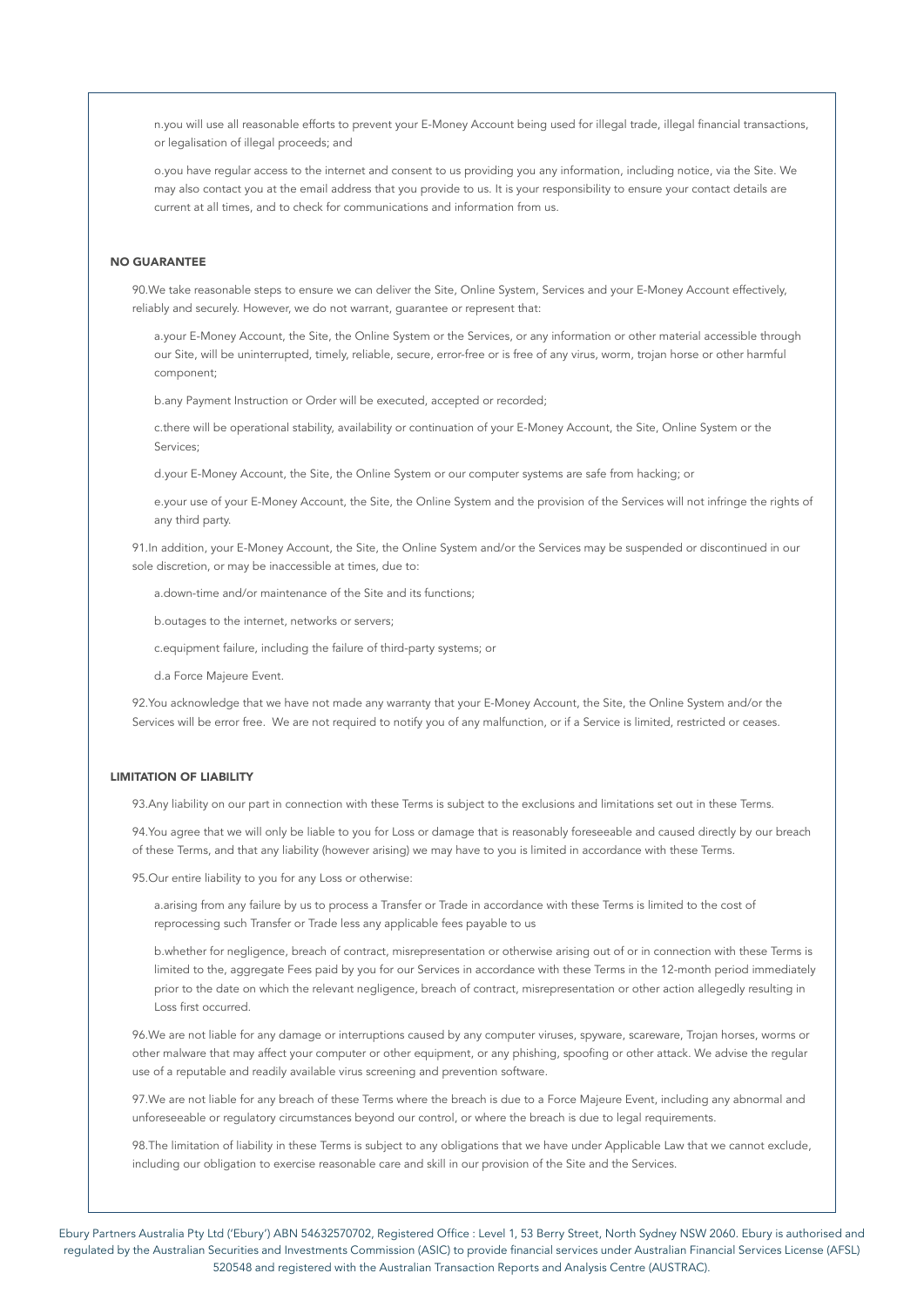99.You indemnify Ebury and each of its directors, officers, shareholders, advisers, consultants, agents, employees and contractors (each an Indemnitee) against all Losses which may be incurred or suffered by the Indemnitees directly or indirectly arising out of your failure to comply with these Terms. You agree to indemnify Ebury for any Loss we incur due to a person's unauthorised use of your information. Losses may include consequential losses and any legal fees incurred in defending or responding to Losses. This indemnity will apply regardless of whether a Payment Instruction and/or Order was provided in error but will not apply to the extent that Losses were incurred or suffered by an Indemnitee due to the fraud or willful default of Ebury.

100.We are not required to seek recovery or enforce any right against any other person or incur expense, loss, or damage or make any payment before enforcing a right of indemnity conferred by these Terms.

#### PRIVACY

101.We will collect, use and store your personal information in accordance with our Privacy Policy (as varied from time to time).

102.Without limiting our Privacy Policy, you acknowledge that you expressly authorise us to disclose any of your personal information to any third party required for us to process and complete your instruction in relation a Payment Instruction and/or Order, to provide the Services and to operate the Site, Online System and your E-Money Account.

### CONTACTING US

103.If you have any feedback, questions, or complaints, contact us via the Site or by emailing complaints@ebury.com. We will try and resolve your complaint quickly, fairly and in a timely manner.

104.When you contact us please provide us with your name, address, and any other information we may need to identify you, your E-Money Account, and the transaction on which you have feedback, questions, or complaints.

105.If the complaint cannot be resolved to your satisfaction within 45 days, you have the right to refer the matter to the Australian Financial Complaints Authority (AFCA) of which we are a member (member number 79707). AFCA provides fair and independent financial services complaint resolution that is free to consumers. AFCA's contact details are:

Website: www.afca.org.au

Email: info@afca.org.au

Telephone: 1800 931 678 (free call)

Mail: GPO Box 3, Melbourne, VIC, 3001.

### **VARIATION**

106.We may vary these Terms by providing 10 days advance notice at any time. You will be taken to have accepted any changes to the Terms by continuing to use the Site and Services 10 days after that notice is provided.

107.You acknowledge that we may vary these Terms immediately without advance notice if it is necessary to protection Ebury's business interests, including to protect the security or integrity of the Site, the Online System, your E-Money Account or the Services, to manage a technical or system fault or error or to comply with law.

### MISCELLANEOUS

108.These Terms, together with the Privacy Policy, comprise the entire Terms between you and us in relation to your use of your E-Money Account, the Site and the Services, and supersede any prior Terms between you and us.

109.Any and all communications and notices by either party under these Terms by e-mail shall be deemed given on the day the message is sent, unless the sending party receives an electronic indication that the message was not delivered.

110.Nothing in the Site is intended to be, or should be taken as, financial, legal, taxation or accounting advice. Customers should seek their own financial, legal, taxation or accounting advice as needed, and before using an E-Money Account, the Site or receiving the Services.

111.Nothing published or communicated by way of the Site should be considered an offer or solicitation to buy or sell any service or product to any person in any jurisdiction where such offer or solicitation would be unlawful.

112.We may assign all or part of these Terms without notice to you. We are then released from all liability.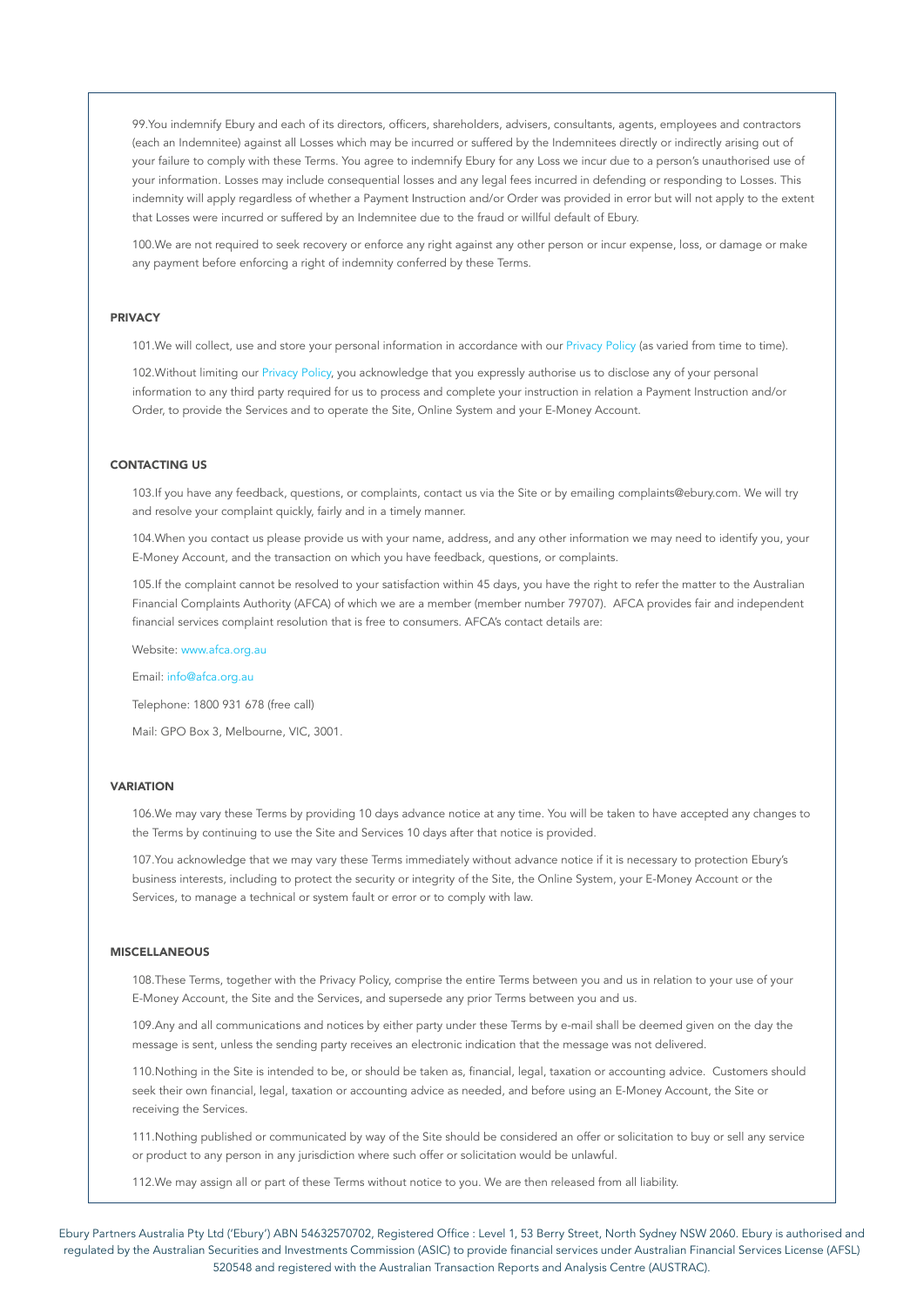113.These Terms are governed by the laws of Sydney, Australia. You and we submit to the exclusive jurisdiction of the courts of Sydney for resolution of disputes arising in relation to these Terms.

114.If any provision of these Terms becomes invalid, illegal or unenforceable in any respect under the law of any jurisdiction, the remainder of these terms will not be affected.

115.We reserve any rights not expressly granted in these Terms.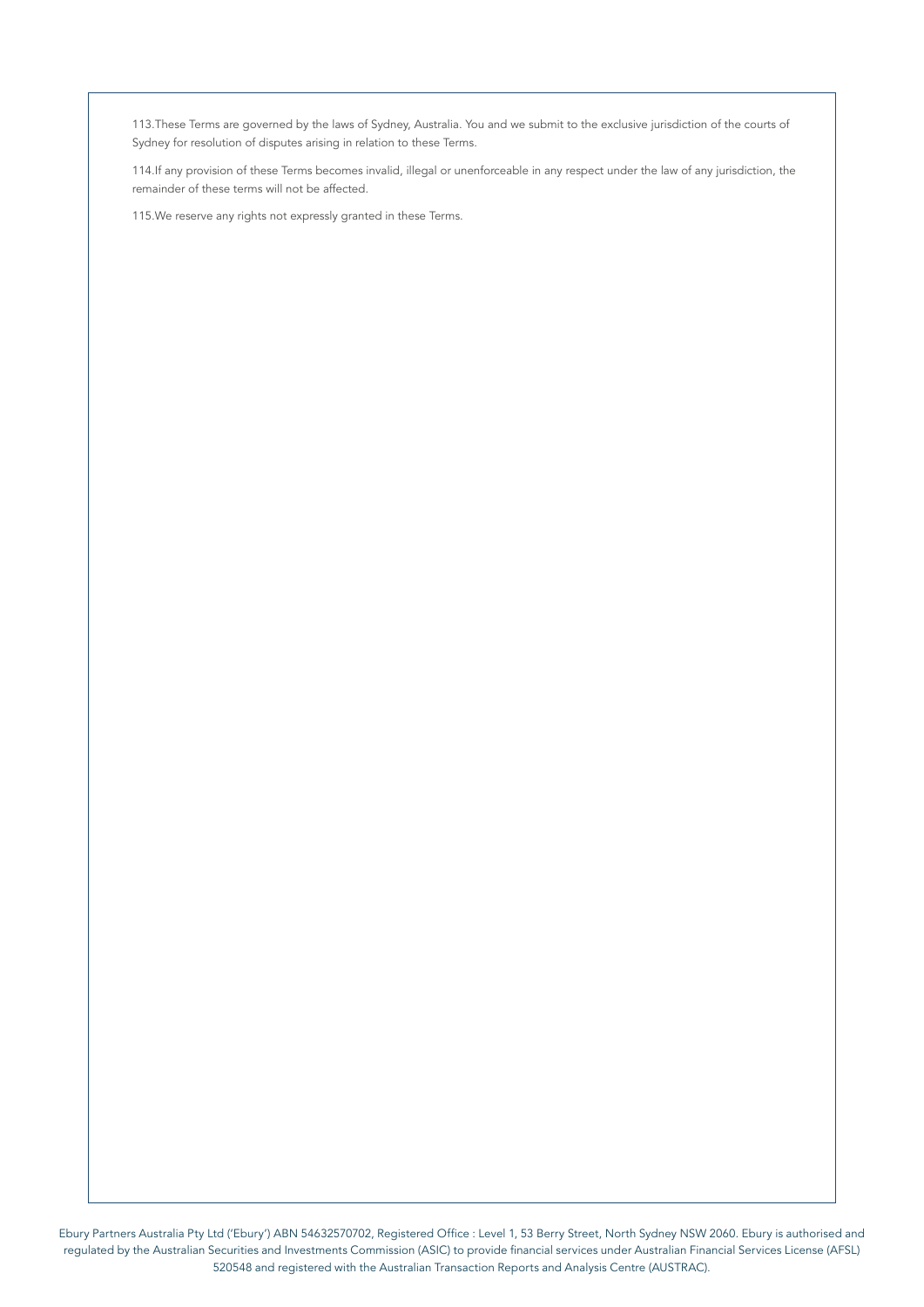# EBURY FX OPTION PRODUCTS ADDENDUM

This Addendum is part of the agreement between Ebury Partners Australia Pty Ltd ACN 632 570 702 AFSL 520548 (Ebury, we, our or us) and the Customer (you or your). It sets out the terms on which we provide, and you can use, the FX Options Services, and incorporates the Terms, the Product Descriptions and the Important Information Page (together, the FX Option Terms). By entering into a FX Option Product, you will be deemed to have accepted the FX Option Terms.

Ebury only offers the FX Options Services to Wholesale Clients. If you are not a Wholesale Client, you must not attempt to use the FX Options Services.

For more information about the FX Option Products that Ebury offers and our FX Options Services, including any benefits and risks, see the Information Sheet.

### DEFINITIONS AND INTERPRETATION

1. In this Addendum:

Addendum means this addendum.

Client Money Rules refers to Subdivision A of Division 2 of Part 7.8 of the Corporations Act 2001. For the avoidance of doubt, Client Money Rules does not refer to the ASIC Client Money Reporting Rules.

Credit and Margin Addendum means the Ebury Credit and Margin Addendum that is agreed between you and Ebury, as varied from time to time.

Expiration Date means the date upon which the FX Option Product terminates, which date will be noted in the Transaction Receipt or will otherwise be agreed between you and Ebury.

FX means foreign exchange.

FX Option Contract means an agreement between us and you where one party (the buyer) pay a Premium to the other party (the seller). In return, the buyer receives the right, but not the obligation, to exchange a specified amount of one currency for another currency, at a prescribed exchange rate, and on a specified date and time. The seller receives the premium for offering these rights to the buyer, and is assigned the obligation to fulfil the terms of the agreement if the buyer exercises their rights.

FX Option Order means an order placed by you to acquire an FX Option Product.

FX Option Product means a Vanilla Option or a Structured Option.

FX Options Services means the issue of the FX Option Products to you.

Important Information Page means the page of the Information Sheet titled "Important Information".

Information Sheet means the document titled Ebury FX Options Contracts Information Sheet that is provided to you by Ebury, either upon entering into these Terms or from time to time upon variation.

Premium means a non-refundable premium paid by the buyer in respect of an FX Option Contract, but which may not be payable by you for some Structured Options.

Product Descriptions means the description of the FX Option Products that Ebury offers, including the specific features and characteristics of each FX Option Product, contained in the Information Sheet as varied from time to time. The Product Descriptions form part of these Terms and are legally binding. The Product Descriptions are flagged as legally binding in the body of the Information Sheet for clarity. For the avoidance of doubt, Ebury is not restricted to offering the FX Option Products that meet the Product Descriptions, and FX Options Products with specific features and characteristics that vary from the Product Descriptions may be offered by Ebury and agreed to by you from time to time.

Strike Rate means the price that the buyer of a Vanilla Option has the right to exchange a currency and the seller has the obligation to exchange the currency. It applies to a Structured Option to the extent that a Vanilla Option is part of the Structured Option.

Structured Option means the bundled purchase and sale of one or more Vanilla Options, and may also bundle other Trades or non-standard features that affect the possible costs and outcomes at or before expiry. See the Information Sheet for more information.

Terms means the Ebury Australia Terms and Conditions available on the Site.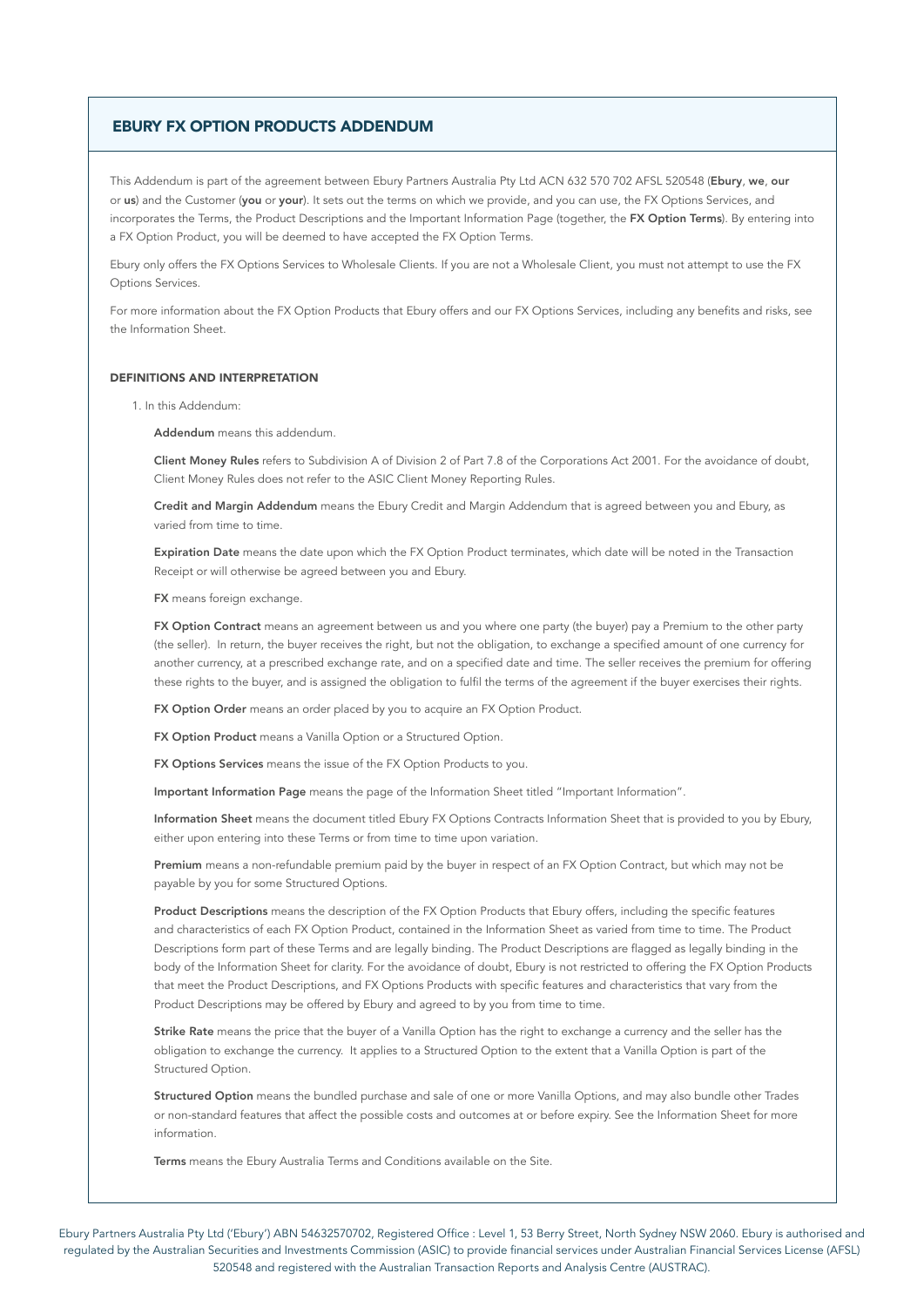Vanilla Option means a single FX Option Contract that gives the buyer the right but not an obligation to buy (call) or sell (put) a specified amount of one currency for another currency by a specified date and time from the seller at a rate of exchange that is quoted by us when you enter into the contract. See the Information Sheet for more information.

2. If a term is capitalized in this Addendum but not included in clause 1 above, it has the meaning given to that term in the Terms.

- 3. In the event of inconsistency between:
	- a. this Addendum and the Terms, this Addendum will prevail; and
	- b. the FX Option Terms and the Information Sheet, the FX Option Terms will prevail.

### FX OPTIONS SERVICES

4. Ebury may provide FX Options Services to you. In return, you pay a Premium, sell an FX Options Contract or otherwise have obligations to us as part of the FX Options Product.

5. We provide the FX Options Services via telephone or email.

6. Payments made by you in relation to the FX Option Services must be made in currency agreed with you and confirmed in the Transaction Receipt.

### CUSTOMER ELIGIBILITY

7. To be eligible to use the FX Options Services, you must:

- a. have an E-Money Account;
- b. be a Wholesale Client;
- c. not be a resident of any country to which we do not provide the FX Options Services;
- d. agree to be bound by the FX Option Terms; and
- e. not be in breach of the FX Option Terms or any Applicable Laws.

8. You agree to provide us with any information and other documents that we request to enable us to determine whether you meet the necessary criteria. You permit us to keep a record of such information and share it with third parties for the purpose of providing the FX Options Services.

# TRANSACTING WITH US

9. You can place an FX Option Order for an FX Option Product via email or the telephone.

10. We will notify you of the FX Option Products available to you, and may also tell you the Strike Rate, the Expiration Date, the currencies and amount that may be nominated by you before you place an FX Option Order.

11. When placing an FX Option Order, you will be required to provide us with the requisite details (including any unique identifier and other information which we may request). In order to comply with the ASIC Derivative Transaction Rules (Reporting) 2013, we must obtain a Legal Entity Identifier (LEI) from you. If you are an entity and do not have an LEI, by opening an E-Money Account with us, you consent to Ebury obtaining a LEI on your behalf. You acknowledge that this clause gives Ebury the option, but not the obligation, to obtain an LEI on your behalf in its sole discretion. We will charge you and pass on the cost of obtaining a LEI to you, together with our reasonable administration costs. You are solely responsible for the provision and confirmation of correct payment details to us. We will not be liable for any incorrect payment if that payment was made on the basis of incorrect information provided by you in an FX Option Order.

12. The submission of an FX Option Order or instruction to us does not automatically give rise to a binding contract for the FX Option Product between you and us. Any FX Option Order is subject to us accepting it and communicating our acceptance to you, which will either be done verbally or in writing. The moment we communicate our acceptance to you, the FX Option Product is binding on both parties. We will then provide you with a Transaction Receipt confirming the details of the FX Option Order.

13. You must carefully review the Transaction Receipt and tell us immediately, and in any event within 24 hours of receipt of the Transaction Receipt, if you identify a mistake in the Transaction Receipt which you believe is a mistake on Ebury's part. If you inform us of such a mistake within 24 hours, and we agree in our reasonable opinion that we have made a mistake as described in the Transaction Receipt, we will reissue a Transaction Receipt with the updated details and make any necessary amendments to the content and processing of the FX Option Order. We take no responsibility for any error that is not a mistake on our part, or which is not brought to our attention in accordance with this clause 13.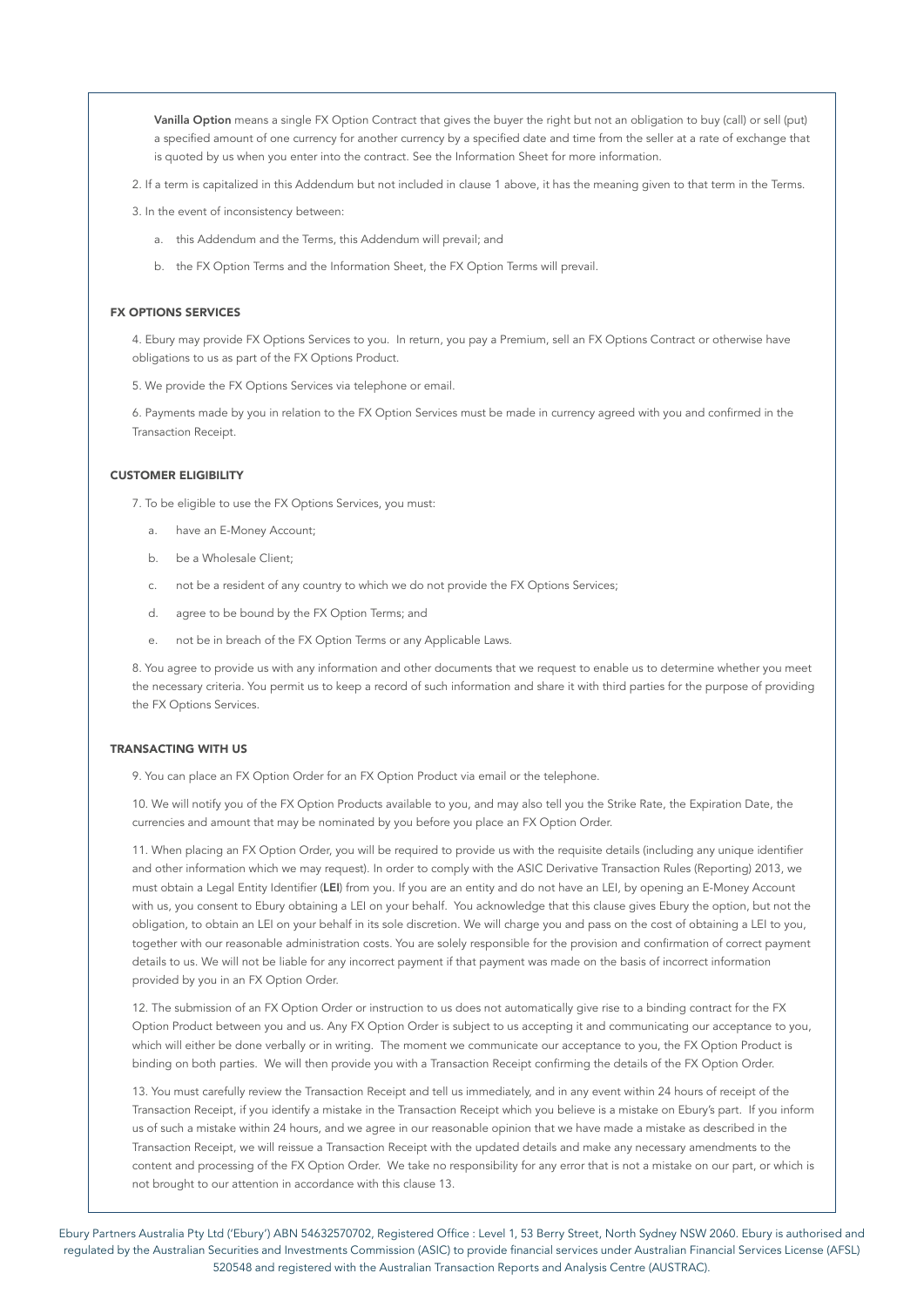14. An FX Option Order will be deemed to have been authorised by you if the relevant instruction has been given in accordance with the FX Option Terms. If we accept your FX Option Order, you will enter into the contract for an FX Option Product as principal, and we will be the counterparty.

15. We reserve the right to refuse or postpone any FX Option Order for any reason and at any stage of the transaction process, in our absolute discretion. If Payment has been initiated from you or a third party to us before we refuse or accept an FX Option Order, we will refund the amount, less any applicable Fees, to you or the third party as relevant. You agree that we will not be liable in respect of any refusal or postponement of an FX Option Order. If we refuse or postpone an FX Option Order, we will contact you to advise you of the refusal or postponement but are not required to provide you with any reason.

16. You may pay a Premium payable to Ebury for the option contract itself, as well as paying Margin towards settlement which will occur at a future date, regardless of whether or not you exercise the option on the Expiration Date.

17. Negative balances and margin requirements are dealt with in accordance with the Terms and the Credit and Margin Addendum.

### PREMIUMS PAYABLE FOR FX OPTION PRODUCTS

18. Any Premium paid in connection with an FX Option Product must be paid within two Business Days of us accepting the FX Option Order.

19. Any payment due and payable to you in respect of an FX Option Product under these FX Option Terms will be paid into your E-Money Account within two Business Days of the payment being due and payable.

### CREDIT AND MARGIN CALLS

20. In addition to the Premium (if applicable) payable to us for an FX Option Product, we may also require you to put down a deposit (an initial Margin) towards settlement which will occur at a future date. If we require an initial Margin on an FX Option Product, it must be paid and received by us (where requested) in accordance with the Credit and Margin Addendum.

21. The amount of any Margin may be expressed as a percentage of the value of the FX Option Product, the amount of which is determined by us. This will be assessed by us on a case-by-case basis, and we will consider your credit rating and history with us in deciding whether or not Margin will be required in accordance with the Credit and Margin Addendum.

22. Terms in relation Margin Calls, the requirement for additional Payments, payment terms and the consequences of failing to satisfy a Margin Call or make an additional Payments are set out in the Credit and Margin Addendum.

23. Any Margin paid by you or on your behalf will be paid to us for the purpose of securing or covering all your present or future, actual or contingent, or prospective, obligations to us under the FX Option Terms. Any Margin paid by you in respect of an FX Option Product is our property. You agree that Payments made in respect of an FX Option Product, including any Premium or Margin, are not client moneys that we hold on trust for you under the Client Money Rules. We do not hold such Margin on your behalf, whether on trust or otherwise, and we can deal with it as our own.

### WHEN WILL WE CLOSE OUT YOUR POSITION?

24. Your FX Option Product will expire based on the terms in the Transaction Receipt, unless it is extended or otherwise varied in writing with our consent.

25. We may Close Out a particular FX Option Product or an FX Option Contract that forms part of the FX Option Product without notice to you for any event that we may reject, suspend, disregard or cancel a Trade under the Terms, or if you terminate your relationship with us or cancel your E-Money Account in accordance with the Terms, or if you breach any material representation or warranty or are otherwise in breach of these FX Option Terms.

26. You may ask us to Close Out a particular FX Option Product or FX Option Contract by instructing us over the phone or via email. If we Close Out one or more Trades under these FX Options Terms or permit you to Close Out:

- a. we will buy (or sell, as the case may be) the FX Option Product that we have entered into with you at prevailing market rates. You will be liable to us for the amount of that Loss (as well as any costs incurred by us) as a result of our action;
- b. we will not pay you any profit arising from the Close Out;
- c. you acknowledge that the amount of any Loss realised on the Close Out of the FX Option Product or FX Option Contract is a debt payable by you and agree that we may immediately deduct the total amount of any Loss (together with any costs) from your E-Money Account;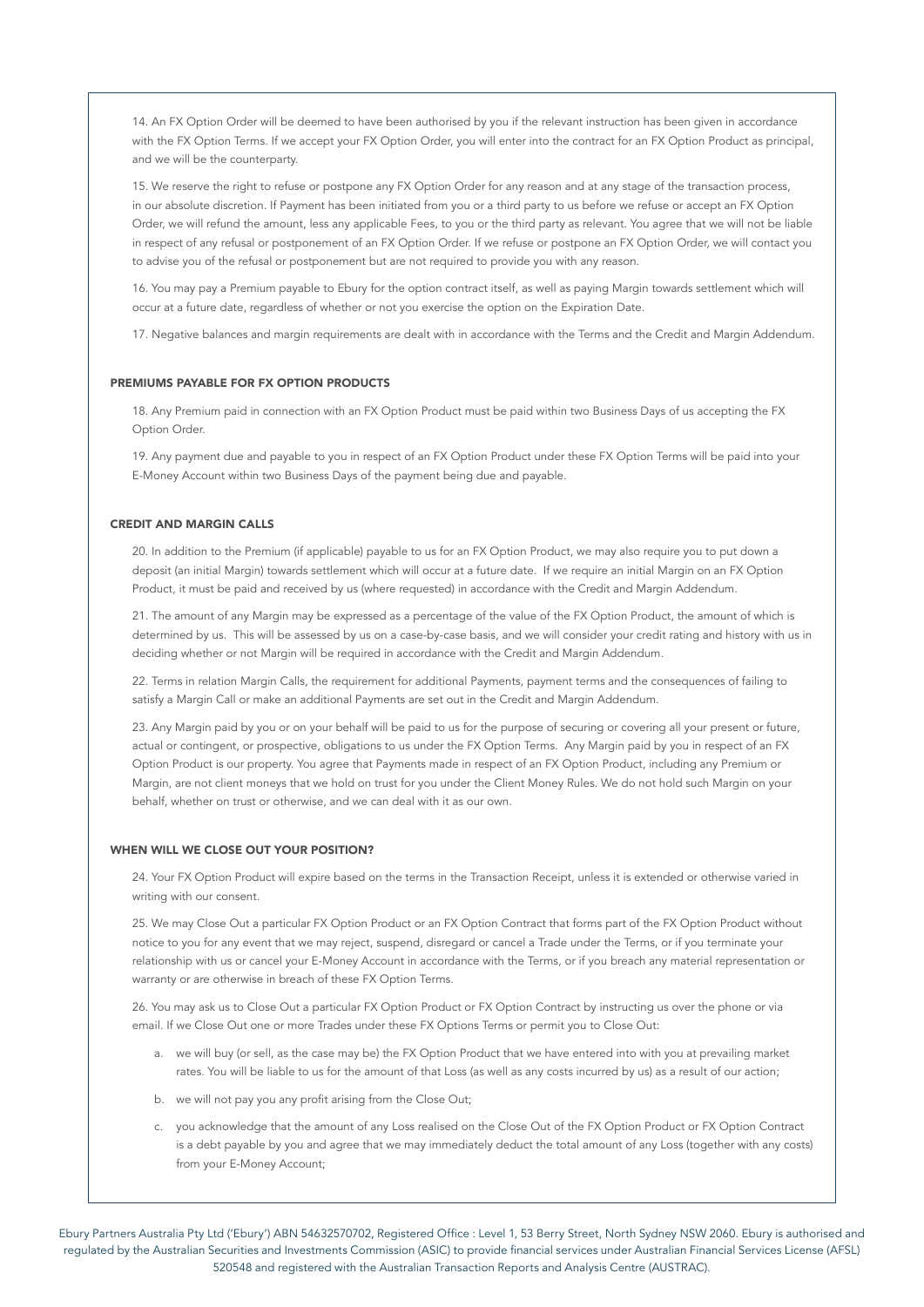- d. if the amount we are seeking to recover exceeds the amount of any Margin or funds available in your E-Money Account, you must pay the balance upon being notified by us of the total amount due;
- e. we may charge you interest on any sum that remains payable to us after we Close Out at the Interest Rate. Interest will accrue and will be calculated daily and be compounded monthly from the date Payment was due until the date full Payment is made by you; and
- f. we will send you a written statement explaining the amount of any sums that may be payable to us and the amount of any sums being withheld by us

#### FEES

27. You agree that you may be required to pay any applicable fees and charges in connection with the FX Option Services.

28. If applicable, we will disclose the amount of any fees we charge when we accept an FX Option Order and before you enter into a contract for an FX Option Product.

29. If we decided to charge fees in relation to the FX Services, we will notify you of any applicable fees, which may vary from time to time, before you place an FX Option Order. You can also obtain information about the fees relevant to the FX Option Products free of charge by requesting this information from us by phone or via email.

30. Without prejudice to any other rights and remedies available to us under Applicable Laws, we may charge interest on any overdue sum owed to us under the FX Option Terms for the period from (and including) the original due date to (but excluding) the actual date of payment, at the Interest Rate.

31. You may also be charged fees by other service providers or intermediaries. These fees are outside of our control. Where we know about these fees, we will make a reasonable attempt to tell you about them. However, we are not responsible for any fees or charges imposed by a third party in connection with your use of the FX Option Services. You are responsible for paying such costs, taxes, fees or charges where these apply.

### CANCELLATION OR SUSPENSION OF FX OPTION PRODUCTS

32. To the extent permitted by law and subject to these FX Options Terms, you may not cancel an FX Option Order after we have communicated our acceptance of the FX Option Order. However, notwithstanding our acceptance, if we haven't yet processed the FX Option Order:

- a. you can correct any incorrect Beneficiary Account details (though we may charge a Fee for this); and
- b. we may at our discretion permit you to cancel the FX Option Order.

33. In addition to the provision of clause 28 of the Terms, if we permit you to cancel a FX Option Order, we will decide (in our sole discretion) whether to refund any Premium or Margin already paid for such FX Option Order.

34. We may reject, suspend, disregard or cancel an FX Option Order, or refuse to enter into a contract for an FX Option Product or FX Option Contract, in our sole discretion for any of the reasons set out in the Terms.

35. If your E-Money Account is terminated, we will terminate any outstanding FX Option Products.

36. We are not obliged to provide you with the FX Option Services or issue you with an FX Option Product when you request that we do so. If we do agree to provide the FX Option Services to you, or issue an FX Option Product to you, we may terminate or otherwise restrict your use of the FX Option Services. We will incur no liability if we do so. For example, we may refuse a transaction if:

- a. you fail to make a Payment in accordance with a contract for an FX Option Product;
- b. we believe in our sole discretion that you are otherwise in breach of the FX Option Terms; or
- c. providing you with the FX Option Services may breach any Applicable Law.

### CLIENT ACKNOWLEDGEMENTS

37. You acknowledge, represent and agree that:

- a. you will use the FX Option Services in accordance with the FX Option Terms;
- b. you will not act as agent or representative of another person unless we agree in writing;
- c. you are a Wholesale Client;